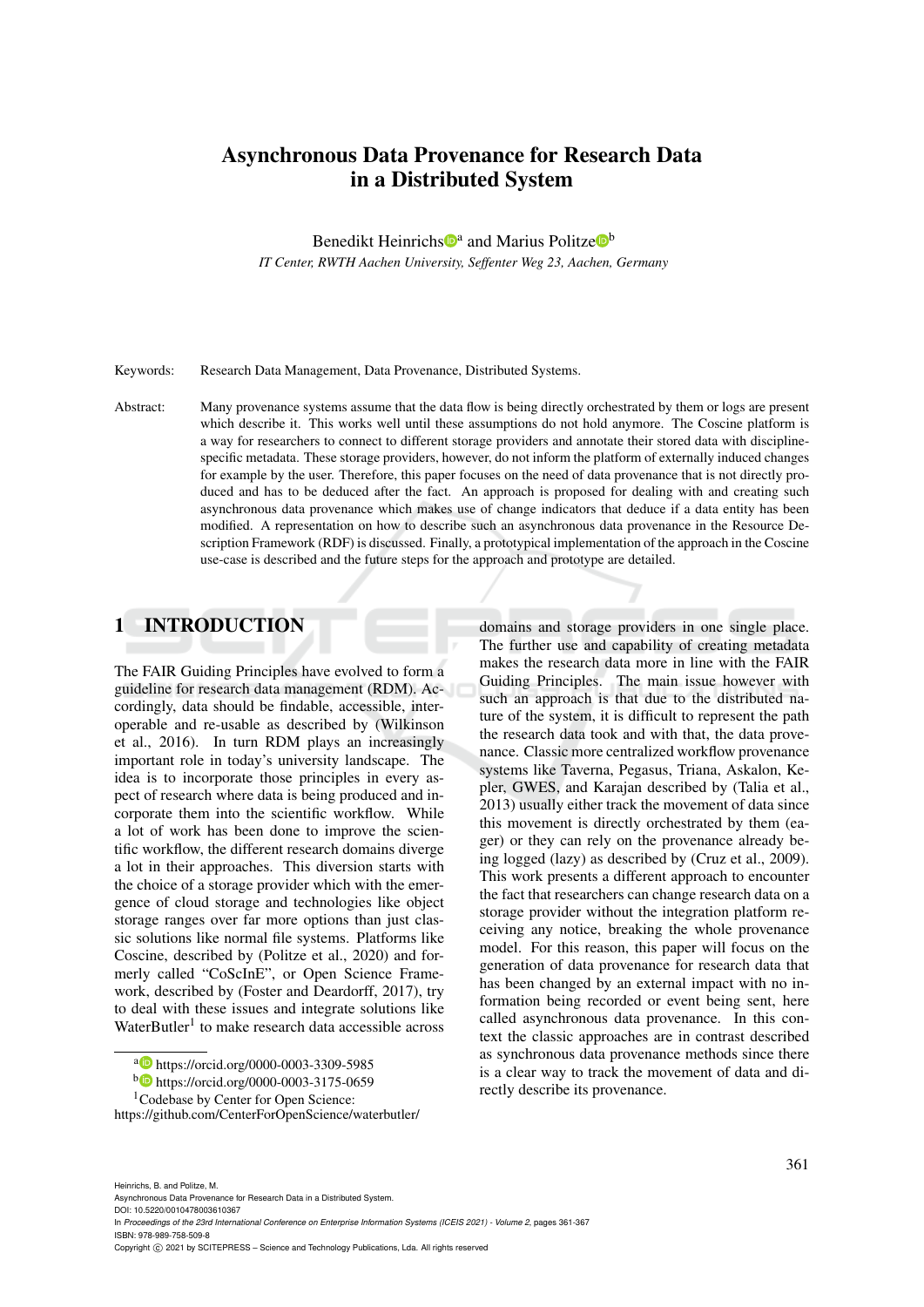# 2 CURRENT STATE AND RESEARCH GOAL

Since data provenance is necessary for reproducing the path data traversed, it is a quite popular field and a lot of research has done in the area. This section will therefore focus on the most important aspects of data provenance in regard to the topic of the paper. An overview on provenance in general will be given and furthermore it will be looked at how different provenance systems are implemented, how provenance currently works in distributed systems and how provenance is represented. After this current state, the discovered challenges for this paper are formulated.

### 2.1 Provenance

Provenance is defined by the researchers in (Herschel et al., 2017) as "any information describing the production process of an end product". In their survey they define different levels of provenance in a hierarchy. At the top of the hierarchy, data provenance is placed as it looks into the processing of individual data items at the highest resolution. The researchers in (Davidson et al., 2007) and (Davidson and Freire, 2008) furthermore define that provenance can be prospective, e.g. capturing the specification of a workflow, or retrospective, e.g. capturing the executed steps of a workflow. The problem presented in this paper however does not really fit into either of the areas, since here the need for creating provenance after the fact is expressed. Therefore, previous solutions for recording provenance are here defined as synchronous provenance while the one being looked into this paper is defined as asynchronous provenance.

## 2.2 Current State on Provenance **Systems**

In the review conducted by (Pérez et al., 2018) relevant provenance systems were evaluated and their common characteristics described. The approaches to tracing data capture are defined as eager and lazy. These existing approaches are however still scoped in a very centralized manner, expecting either a way to directly compute provenance from a workflow or having some kind of logging present to compute the provenance from. Regarding implementing data provenance in systems which do not offer full data provenance yet, examples like the researchers in (Interlandi et al., 2018) including data provenance in Apache Spark show promise. Such solutions are however too specialized and too centralized to use for asynchronous data provenance in a distributed system.

## 2.3 Current State on Provenance in Distributed Systems

The work described by (Mufti and Elkhodr, 2018) gives an overview on data provenance in the internet of things (IoT), which is distributed innately. It outlines the usefulness and challenges in the area. Furthermore, the researchers in (Hu et al., 2020) look into data provenance in the IoT as well and review existing methods based on general and security requirements. Concrete implementations like the one described in (Smith et al., 2018) and (E. Stephan et al., 2017) show that still some kind of integration in a system is necessary or provenance information needs to be logged to describe the data provenance. Finally, (Ametepe et al., 2018) gives an overview on the current trends, methods and techniques for provenance in a distributed environment.

### 2.4 Representing Provenance

For representing provenance, some standards exist. In this paper, the focus will be on representing the provenance as linked data in the Resource Description Framework (RDF), described by (Cyganiak et al., 2014). The way for representing provenance in this scope is the W3C standard PROV-O, described by (Belhajjame et al., 2012), which is an ontology that provides classes, properties and restrictions to represent provenance information in RDF. Furthermore, when looking at a data entity a way has to be declared to uniquely reference it. One method to do that is using a persistent identifier (PID) like ePIC, described by (Schwardmann, 2015), since common ways like normal URLs might suffer from problems called "link rot" at some point and identifiers like GUIDs cannot be resolved so easily. PIDs can be efficiently used to connect distributed systems as discussed by (Schmitz and Politze, 2018).

### 2.5 Challenges

From the current state-of-the-art the following challenges in regard towards dealing with asynchronous data provenance were identified:

- There is a gap for dealing with and producing provenance of data where the change does not produce an event or a log entry
- A way has to be found to describe such asynchronous data provenance items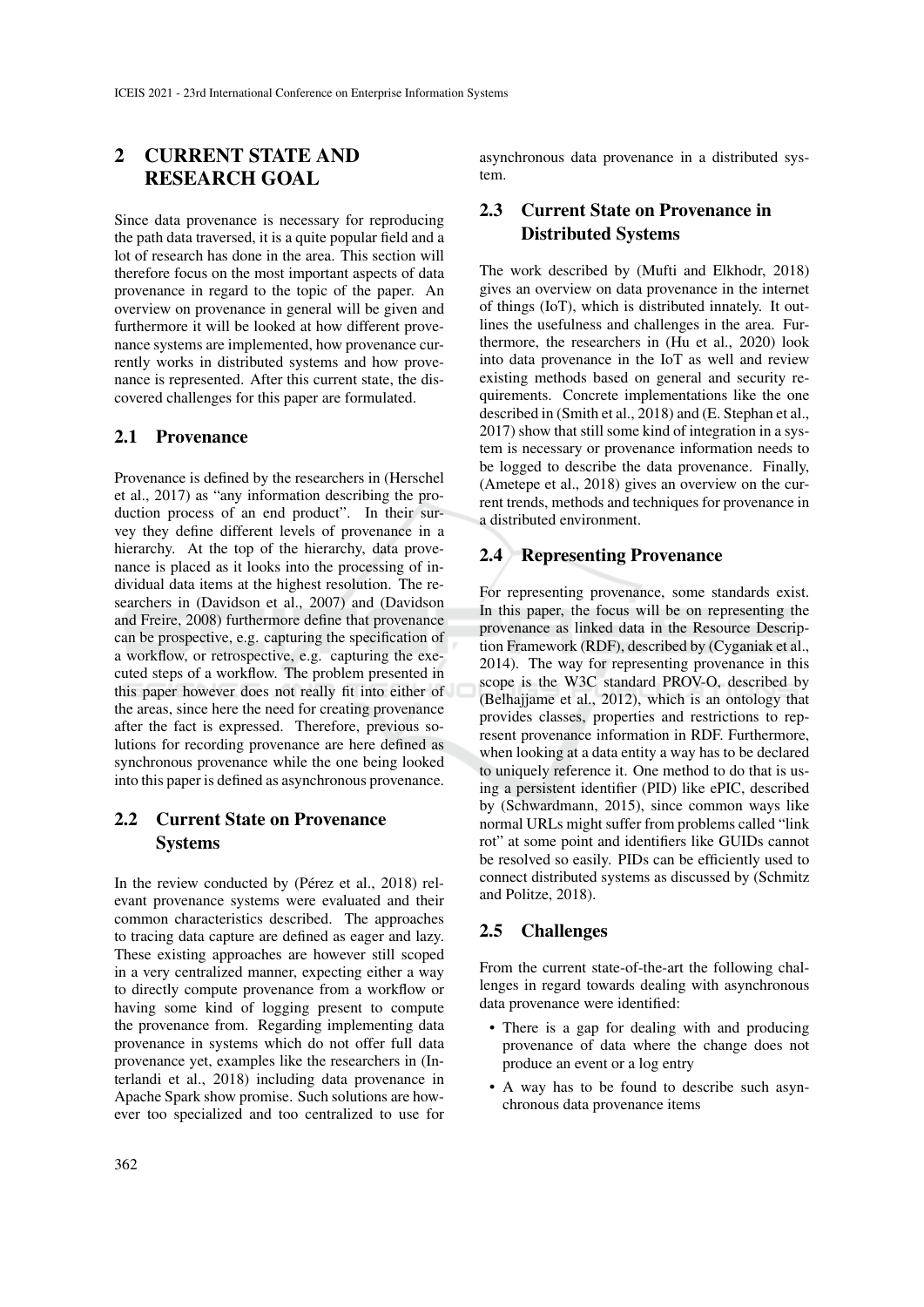## 3 APPROACH

Following the current state-of-the-art and discussed challenges, the proposed approach to deal with them is presented. First the state of the use-case is described. Some requirements collected from there on what amounts to a changed data entity will be discussed further. Derived from that, the structure of the use-case will be adapted to support asynchronous data provenance. Using all these findings, finally the representation proposal of the asynchronous data provenance will be shown.

## 3.1 Current State of the Use-case

The open-source platform called Coscine<sup>2</sup> was described by (Politze et al., 2020) and (Bensberg, 2020). It supports researchers that want to adhere to the FAIR Guiding Principles by allowing them to access their research data across multiple domains and distributed storage providers. This is further enhanced by giving the researchers the opportunity and guiding them to annotate their research data with so-called metadata which is used as a description of the research data and represented in RDF. Such a solution, however, comes with the issue that research data can be changed externally at any point without the platform being able to take notice on the change and updating the provenance information. Furthermore, coordinated approaches towards versioning of research data or at least their metadata are currently missing and data and metadata movement in between otherwise unconnected storage providers is not tracked. These properties and things to improve upon make Coscine a natural fit for a use-case to implement and apply asynchronous data provenance.

The platform currently stores the metadata for all data entities in an RDF-based knowledge graph uniquely identifying every data entity with a persistent identifier (PID) and overwrites the metadata on every change. The graph name, furthermore, follows the PID syntax, so that the described data entity can be resolved and accessed with a simple URL. To realize this, in the graph name the specific storage provider and the location of the particular data entity is described. Therefore, the structure is defined as: https://hdl.handle.net/{prefix}/ {storage-provider}@path={path}.

## 3.2 Determining the Occurrence of **Change**

For asynchronous data provenance, a way has to be established for determining the occurrence of a change to accurately describe it. For this, in the following the existing types of changes and the indicators that can recognize a change will be defined.

#### 3.2.1 Definition of Change Types

Following the discussion, it has to be defined what a change is and what different types of changes exist. The current state-of-the-art focuses a lot on changes which are triggered by the addition or update of a data entity or metadata set and this being directly recognized or logged. Such a kind of change is therefore described as synchronous because it is clear where, when and from whom this change is coming from. For changes where the where, when and from whom are not entirely clear, however, a new definition must be defined. These changes are dependent on external factors like the external addition or update of a data entity or metadata set which are not captured by the integrating platform that wants to describe it. To track them, the previous state has to be compared with the current one at some undefined point after the original change has taken place which is why these changes are defined as asynchronous.

### 3.2.2 Definition of Change Indicators

For determining the asynchronous data provenance, methods have to be defined which can describe the occurrence of a change. The following list details the available methods from the current use-case.

Modified Timestamp. In general storage providers keep track of the timestamp when a data entity has been modified. This however does not mean that the content really has changed, just that an operation on the data entity has been performed.

Hash. A storage provider can provide a hash of the data entity with an algorithm like SHA-1 which gives a good indicator and identifier of the current version of the data entity and if it has changed. Since a hash is easy to compute and store, this makes this method a fast indicator of change.

Version. Some storage providers can be trusted to give accurate information about the version a data entity holds and this is therefore a clear indicator to represent that a data entity has changed.

Descriptive Metadata. Using the works of (Heinrichs and Politze, 2020) descriptive metadata that describes the content of a data entity can be used to

<sup>2</sup>Codebase: https://git.rwth-aachen.de/coscine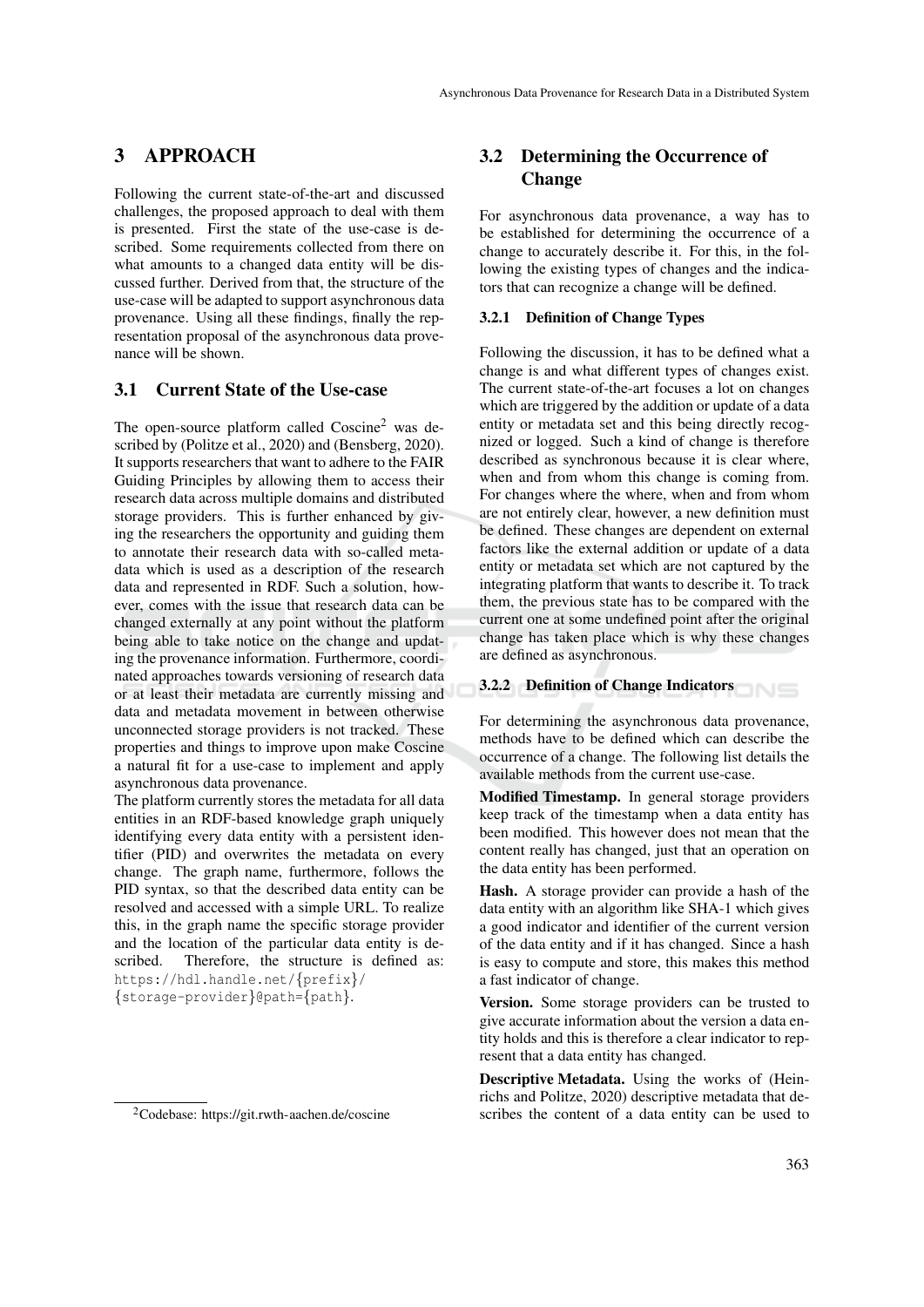make sure if a data entity has really changed and more importantly show what has changed. This has some implications on the definition of change since e.g. adding a space to a text file would not be recognized as a change because the interpreted content stays the same. Such a method would, therefore, be more focused on content-based (e.g. a changed fact) or structure-based (e.g. different line-count) changes and not the raw changes that previous indicators are built on.

Byte-by-Byte Comparison. For completion, a byteby-byte comparison could definitely discover if a change has happened. However, storing and comparing many versions of data entities is a very storage and time intensive task and therefore not very favored, especially since previous indicators are much less complex and achieve similar results.

#### Content-based Domain-dependent Comparison.

If a method exists which can produce content-based information from a data entity, this information can be used to figure out differences between two data entities. This however has some limitations because it is very domain-dependent and there is no generalized way to represent that information. The descriptive metadata indicator furthermore is a more defined variation of this and looks therefore superior.

# 3.3 Creating a Structure which Supports Asynchronous Data Provenance

Following on the definition of the use-case and the definition of change and indicators, a new structure is proposed that supports asynchronous data provenance. First, the versions which have to be kept track of for the data entities and metadata will be defined. Utilizing this information, the new structure is then presented. Furthermore, the integration in the lifecycle of data and their metadata is described.

#### 3.3.1 Definition of Versions

Since data entities and metadata can and should be versioned, a definition on what kind of separate versions in this context exist has to be created. In the Coscine use-case, one thing which would be necessary for a complete implementation of asynchronous data provenance is to store every kind of version in a so-called metadata store to ensure a correct linking between them. The following lists the version types and describes the requirements to ensure this correct linking.

Metadata Version. When a metadata set is created or updated, it has to receive a version. It is furthermore important to link the current version of the metadata set to the previous one.

Data Entity Version. When a change has been detected on a data entity, the data entity should receive a new version which is either generated or received from the storage provider. This version change should trigger an update of the metadata set and the new version of the data entity is stored alongside it.

#### 3.3.2 New Graph Structure

Following the previous definitions, the new graph structure is now presented which should incorporate asynchronous data provenance. The previous structure was adapted in this new concept and improved upon for an easier adoption. The main structure revolves around an overarching graph which contains the provenance information, links to every versioned graph, contains the versions of the data entity and contains optionally additional metadata for the change indicators which have been used. Each versioned graph contains then the metadata for a data entity. The different graphs are a necessity since otherwise the difference between the versions of metadata sets cannot be determined. The distinction is made by an additional parameter in the graph name which defines the metadata version. Such an approach differentiates itself from current version implementations, e.g. done in Zenodo and discussed by (European Organization For Nuclear Research and OpenAIRE, 2013), to keep compatibility with the current graph name and shift the resolving responsibility more to the platform receiving these attributes. Furthermore, for the descriptive metadata a concept is presented which shows how to represent this kind of metadata in the new graph structure. The distinction here is an additional parameter which specifies that the current graph contains extracted descriptive metadata. The graph names for the new concept are shown in the following.

• Overarching Graph:

HND

https://hdl.handle.net/{prefix}/ {storage-provider}@path={path}

- Versioned Graph: https://hdl.handle.net/{prefix}/ {storage-provider}@path={path} &version={version}
- Descriptive Metadata Graph: https://hdl.handle.net/{prefix}/ {storage-provider}@path={path} &version={version}&extracted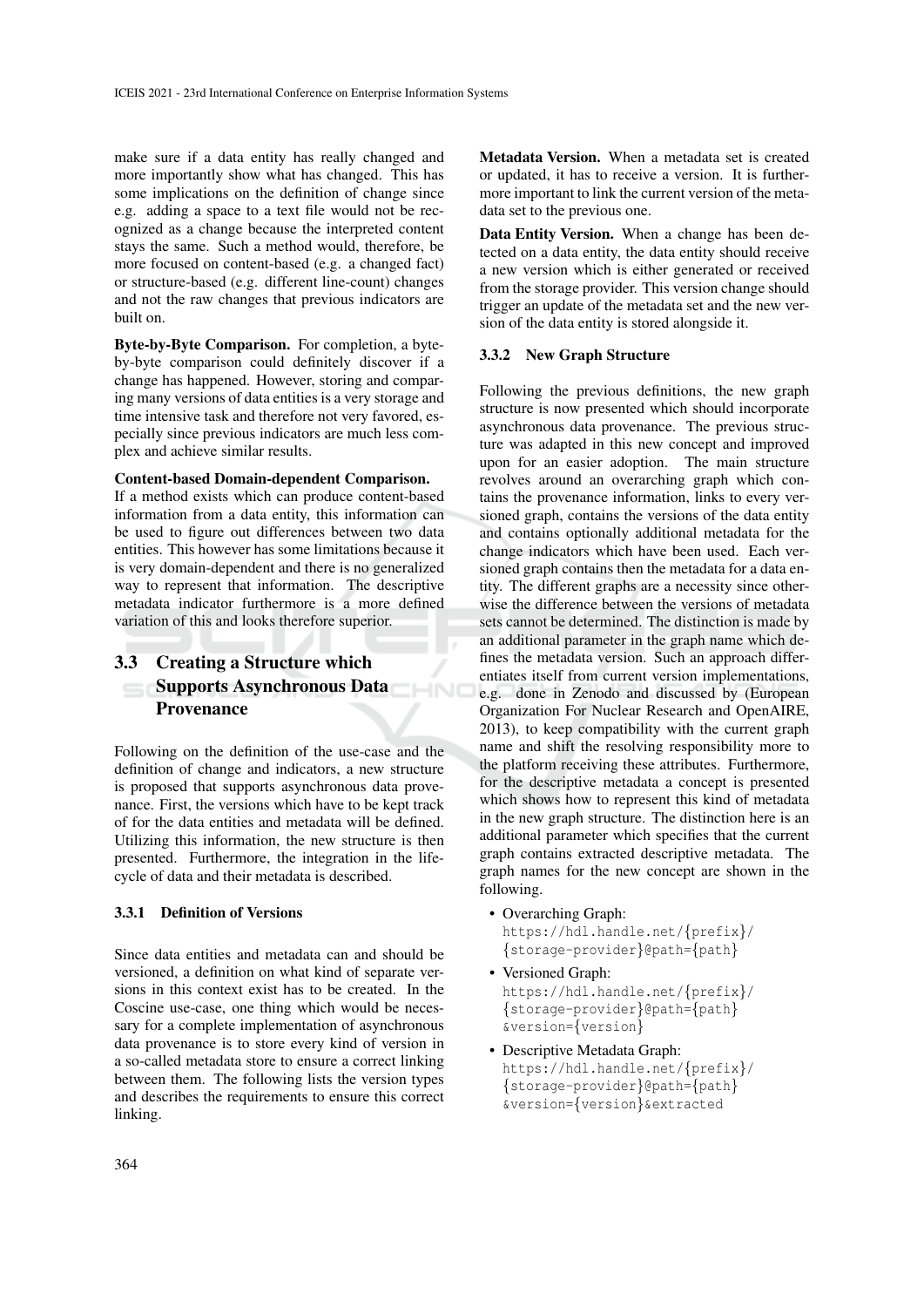#### 3.3.3 Integration in the Data Life-cycle

With the new graph structure, it has to be shown that it fits into the life-cycle of data. The steps being looked into are the creation, update and deletion of data and its metadata. Their inclusion and usage is detailed in the following.

Creation. The creation of a data entity enforces the manual or automatic creation of a metadata set. Furthermore, the creation of a metadata set should point to a created data entity. In both cases, the versioned graph for the metadata set is set to "1". The parent graph receives an entry for the new versioned graph and the version for the data entity which is either "1" if not provided or the by the storage provider supplied version.

Update. When a data entity or a metadata set has been updated and a change has been detected, a new versioned graph gets created. This graph increases the last metadata version by "1" and stores the current metadata with it. The parent graph receives an entry for the new versioned graph, links the new one to the old one, stores the version of the data entity and stores the information about the used change indicator.

Deletion. A deletion of a data entity is seen as a special type of update since the metadata set is never deleted, it is only invalidated. The metadata set itself can only be emptied according to the requirements on it, however it can never be deleted. The invalidation is marked in the parent graph.

## 3.4 Representing Asynchronous Data Provenance

Since the questions where and at which step have been answered, the how question is still open. Therefore, in the following the concrete proposal for representing the asynchronous data provenance will be presented.

As PROV-O is a W3C standard for describing provenance, it was chosen for this approach since the provided terms are detailed enough for this use-case. It is to note that when the term "entity" is being used, in this case a "data entity" is meant and thought of as represented in the previously defined overarching graph and directly linked to the respective versioned graph.

Figure 1 shows the PROV-O representation of an entity being generated at a certain point. This representation is particularly useful in the case of asynchronous data provenance since it can be the case that a new data entity will just be found at an uncertain point with no agent which can be attributed to this data entity. Such a representation therefore can be



Figure 1: Generating an entity with an activity as defined and visualized by (Belhajjame et al., 2012).

used in this use-case with a data entity as a PROV-O entity and receiving an asynchronous generation activity with the "xsd:dateTime" data type, representing the time it was discovered.



Figure 2: Attributing an entity to an agent as defined and visualized by (Belhajjame et al., 2012).

Following on figure 1, utilizing the concept presented in figure 2 moreover produces an entity that has a generation activity and an agent which is responsible for this entity. This agent can furthermore be responsible for the generation activity if it is linked to the generation activity with the predicate "prov:wasAssociatedWith". This type of attribution to an agent is useful in this context since a data entity can be generated by a platform itself and therefore it is important to distinguish the asynchronous generation activity from the synchronous one. The asynchronous generation activity can however also be associated with an agent since PROV-O provides the capability of describing an "Agent" as a "SoftwareAgent", it just has to be kept in mind that the agent should differentiate from the synchronous data provenance agents so that the difference can still be seen.



Figure 3: Deriving an entity from another entity as defined and visualized by (Belhajjame et al., 2012).

After an entity can be described, figure 3 focuses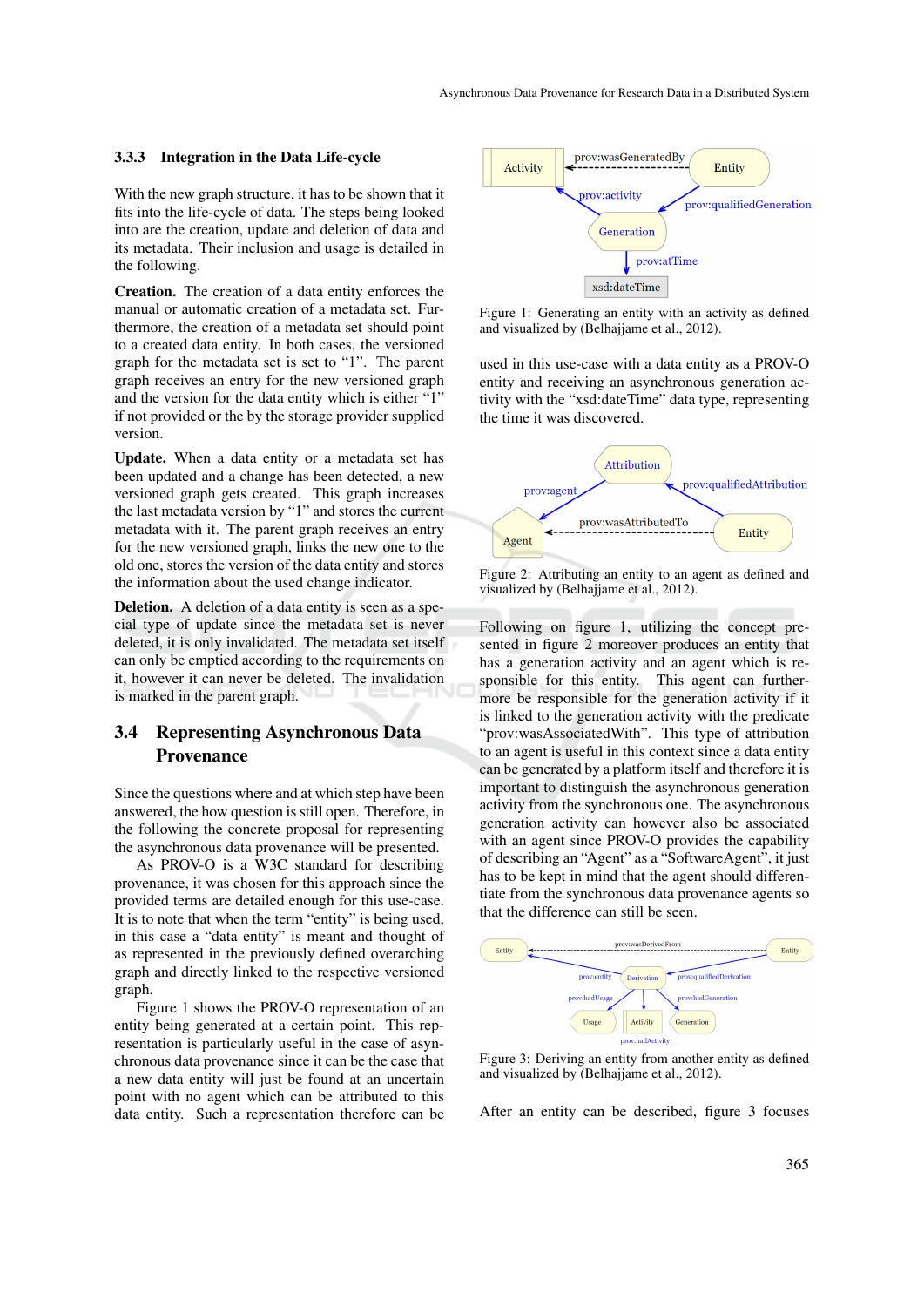on the derivation of an entity from another. This is important in the context of updating a data entity and metadata set for describing the path that entity traversed. It furthermore plays a role in data entities which move across different storage providers. Such an update description is either triggered synchronously or asynchronously by looking at the change indicators and determining that a change has occurred. Both cases result in a new entity description and the linking to the old one shown in figure 3.



Figure 4: Invalidating an entity with an activity as defined and visualized by (Belhajjame et al., 2012).

Finally, the end of the path a data entity took has to be described. If for some reason, the data entity has been deleted, the representation in 4 can provide a solution for that. The deletion of a data entity therefore does not mean that the provenance metadata and everything related to it will be removed, it just means that the data entity will be marked as invalidated.

## 4 PRELIMINARY RESULTS

The discussed approach for dealing with asynchronous data provenance has been prototypically implemented for the Coscine use-case. The result is an application that on execution goes over all data entities that are set to be analyzed. When a new data entity has been detected or the defined change indicators (in this case "Hash" and "Descriptive metadata" as defined in 3.2.2) have been triggered, the new entity is represented as discussed in section 3.4. The change indicators are represented by the predicate "foaf:sha1" for the "Hash" change indicator and the entity is marked as "a foaf:Document" as defined by (Brickley and Miller, 2014). Furthermore, following the work from (Heinrichs and Politze, 2020) the descriptive metadata is extracted and stored as discussed in section 3.3.2. The version of the data entity is stored using the predicate of "schema:version" by declaring the entity as "a schema:CreativeWork" as discussed by (Guha et al., 2016). The application is scheduled to run daily, however can be triggered at any point manually, if a change in data entities is expected. For representing the synchronous data provenance, event listeners are used to track the creation, update and deletion of a data entity and a metadata set and the representation is made according to the definitions in section 3.4.

# 5 CONCLUSION

This paper described the need for a way to capture data provenance in an environment that does not log or produce any data provenance related information since changes are caused by external events like user interactions in a distributed system. The data provenance being established and needed was defined as asynchronous data provenance and a concept was proposed which can represent it. A clear need to describe the type of change for a data entity was established and the indicators for a change were presented. Furthermore, an approach was defined for describing the provenance information in separate graphs and describing the interplay between them. With this, a concept was created to describe the path a data entity has traversed, even if the change is not directly triggered or logged by the integrating platform.

#### 5.1 Identified Research Gaps

Although a concept was presented which can deal with asynchronous data provenance, some questions are still open that need to be answered for completing a full implementation and are presented in the following.

- There are a lot of possible change indicators provided and some of them are used in the prototypical implementation, however a question still remains. Are there any more change indicators out there and which are the best choice for which scenario?
- How can change indicators be evaluated?
- Can machine learning fuel a change indication algorithm and even get a rough estimation on how similar the old and new data entity is?
- How can the current graph structure be generalized to other persistent identifier and prefixes?
- What is a good time frame to try and establish changes on external storage providers?